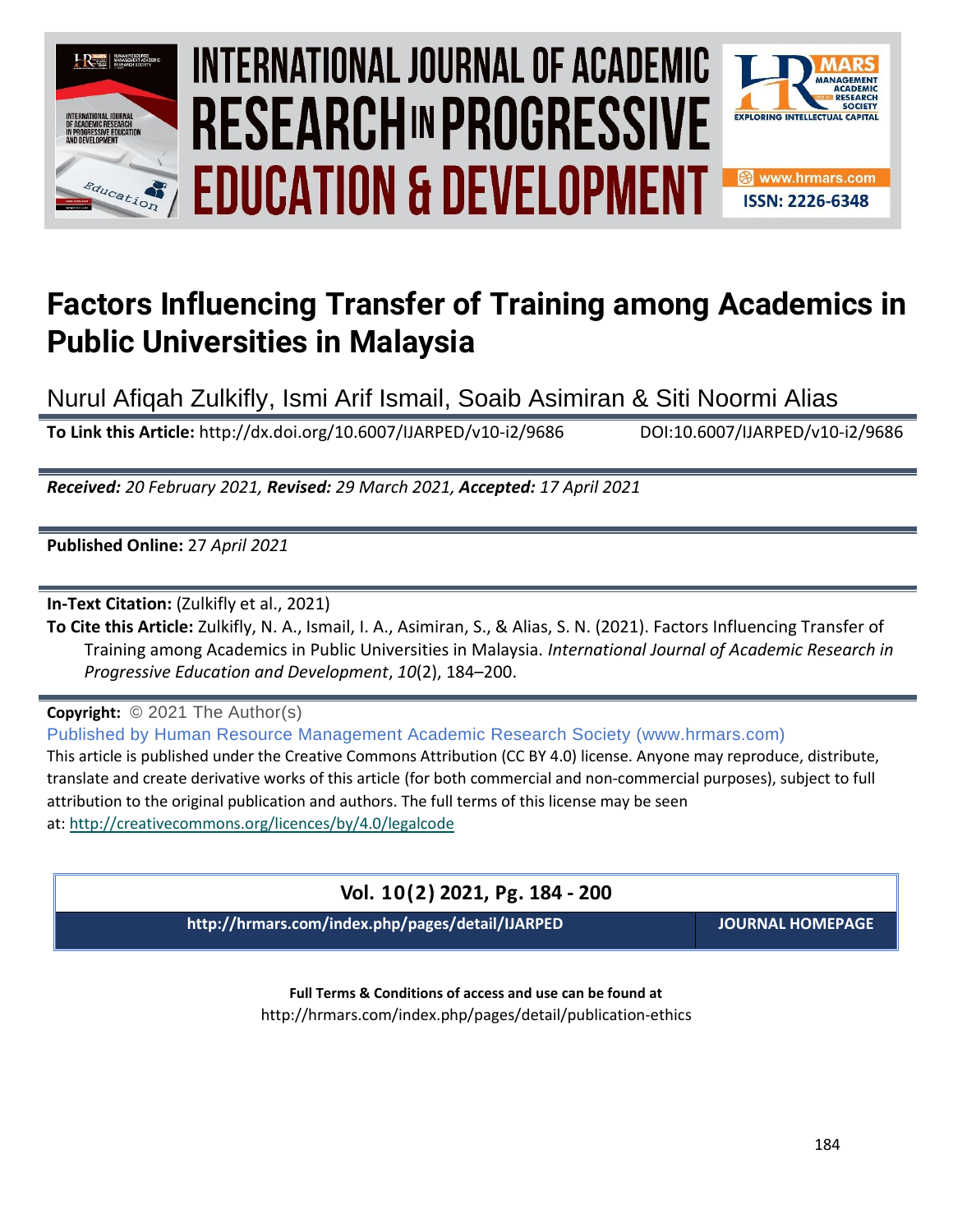

# INTERNATIONAL JOURNAL OF ACADEMIC **Vol. 1 0 , No. 2, 2021, E-ISSN: 2226-6348 © 2021 HRMARS EDUCATION & DEVELOPMENT**



# **Factors Influencing Transfer of Training among Academics in Public Universities in Malaysia**

Nurul Afiqah Zulkifly, Ismi Arif Ismail, Soaib Asimiran & Siti Noormi Alias

Faculty of Educational Studies, Universiti Putra Malaysia Email: afiqahzulkifly@gmail.com, ismi@upm.edu.my, soaib@upm.edu.my & sitinoormi@upm.edu.my

# **Abstract**

Universities have increasingly begun to emphasise the importance of leadership development program for academic leaders as they are the key players of the institutions. However, training programs are often not properly evaluated to determine return of investment. Transfer of training needs to be evaluated in order to justify the return of investment spent by stakeholders. Therefore, this paper aims to determine the influence of trainee characteristic (learner readiness and motivation to transfer), training design (perceived content validity and transfer design) and work environment factors (peer support and supervisor support) on transfer of training involving 120 academics who are currently working at two public universities in Malaysia. This paper adopts the Baldwin and Ford's (1988) transfer process model to investigate the relationships between the predictors and transfer of training. The respondents of this study participated in a one-day leadership development program, one and a half months prior to the data collection process. The findings of this study indicatesthat learner readiness, perceived content validity and peer support significantly influence transfer of training among the academics.

**Keyword:** Transfer of Training, Trainee Characteristic, Training Design, Work Environment, Academic, Leadership

# **Introduction**

Globalization these days has influenced universities to be more proactive in recruiting and retaining effective academic workforce (Stigmar, 2008). In response to these current needs, leadership has become a crucial component that is needed at all levels within the institutions (Ladyshewsky & Flavell, 2012). This calls for leadership development programs for university academics. However, evaluation of training program remains a concern due to the institutions' lack of ability to measure whether the investment produces favourable return that will benefit the institutions and also the individuals themselves (Ladyshewsky & Flavell, 2012). Scholars have highlighted the importance of transfer of training as one of the most useful ways to evaluate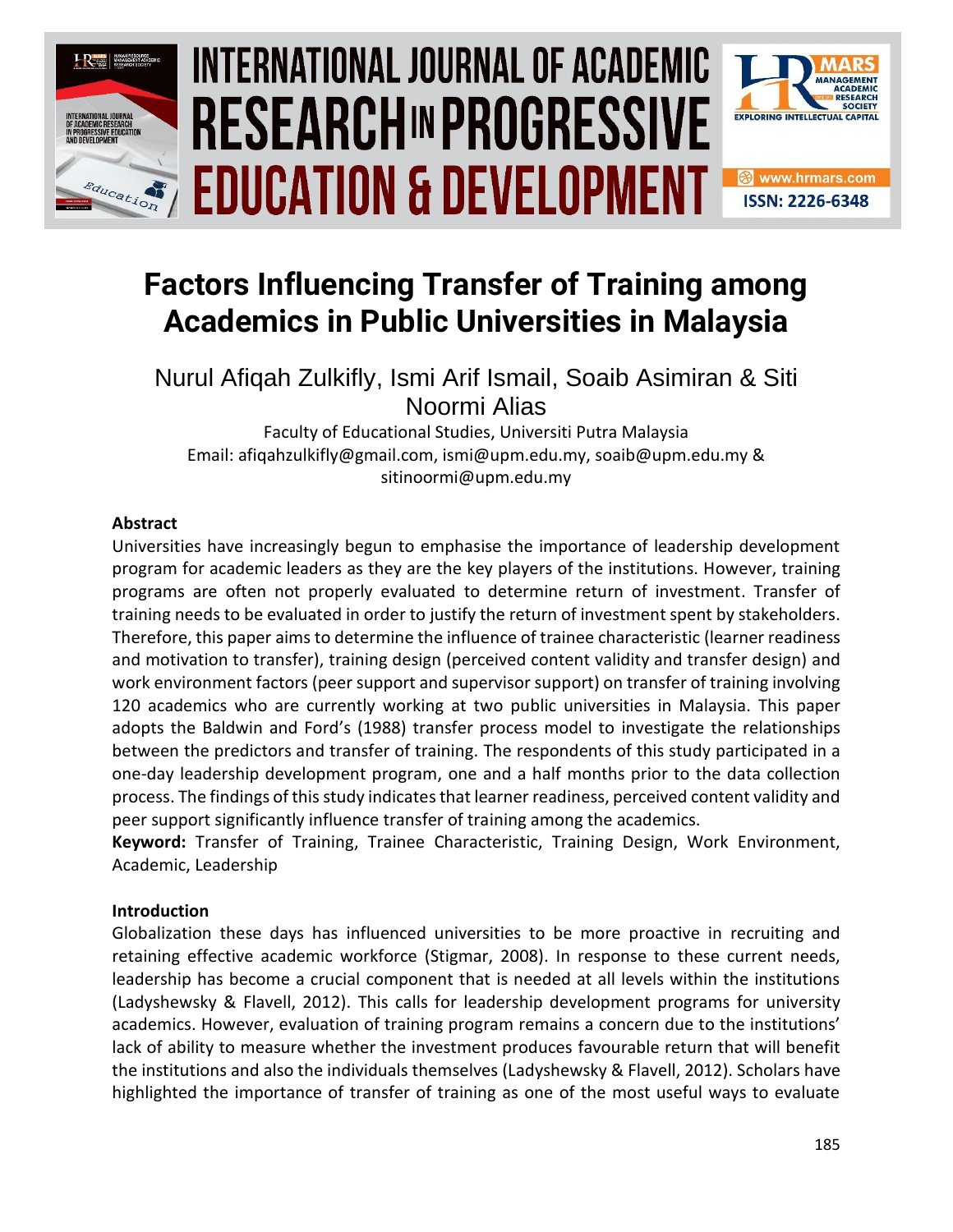**Vol. 1 0 , No. 2, 2021, E-ISSN: 2226-6348 © 2021 HRMARS**

training programs (Chiaburu, Van Dam & Hutchins, 2010; Noe, 2017) as it is able to measure behavioural change in training participants (Mohanty, 2019; Gegenfurtner, 2020).

Transfer of training is defined as the extent to which a person is able to apply the knowledge, skills and attitudes gained from training programs to his/her job (Baldwin & Ford, 1988; Broad & Newstrom, 1992; Holton et al., 2000; Van Gramberg &Baharim, 2005; Burke & Hutchins, 2008; Baldwin et al., 2009; Lacerenza et al., 2017). Nevertheless, Ladyshewsky and Flavell (2012) defined transfer of training as a concept used to determine how well participants transfer learning from training programs to their workplaces in a lasting manner. Generally, there are three key factors that influence transfer of training: trainee characteristic, training design and work environment (Ng & Ahmad, 2018). Although there were many studies conducted on transfer of training, not many of them focus on transfer of training in the context of leadership among university academics. Most transfer of training studies focused on job performance in corporate or non-educational based sectors (e.g., Na-Nan & Sanamthong, 2019; Martin, Zerbini & Medina, 2019; Arasanmi, 2019).

Kirkpatrick's (1994) four-level evaluation model emphasised the importance of transfer of training in the field of training and development as it is able to measure training participant's behavioural change over time, following a training and development program. Research has found that training programs are frequently evaluated only through trainee's feedback (reaction level), not considering other reflective methods of training evaluation such as transfer of training (behavioural level) (Mohanty, 2019; Gegenfurtner, 2020). Furthermore, transfer of training is deemed as a crucial measure of an effective training in order to avoid 'training robbery' (Beer, Finnstorm & Schrader, 2016). Although scholars in the training and development field are gradually emphasising the importance of transfer of training in measuring training success (Chiaburu, Van Dam & Hutchins, 2010; Noe, 2017), limited studies were conducted to examine the predictors of transfer of training in the context of leadership development program among university academic leaders (Levine et al., 2015). Thus, the lack of empirical evidence with regards to factors influencing transfer of training in the context of leadership among university academics calls for further investigation. Hence, this paper aims to investigate factors influencing transfer of training among university academics in Malaysia, who participated in a leadership development program.

The research questions of this study are: 1) Do trainee characteristics (learner readiness and motivation to transfer) significantly influence transfer of training among university academics? 2) Do training design (perceived content validity and transfer design) significantly influence transfer of training among university academics? and 3) Do work environment (peer support and supervisor support) significantly influence transfer of training among university academics? Therefore, the research objectives of this study are:

1) To determine the influence of trainee characteristics (learner readiness and motivation to transfer) on transfer of training among university academics;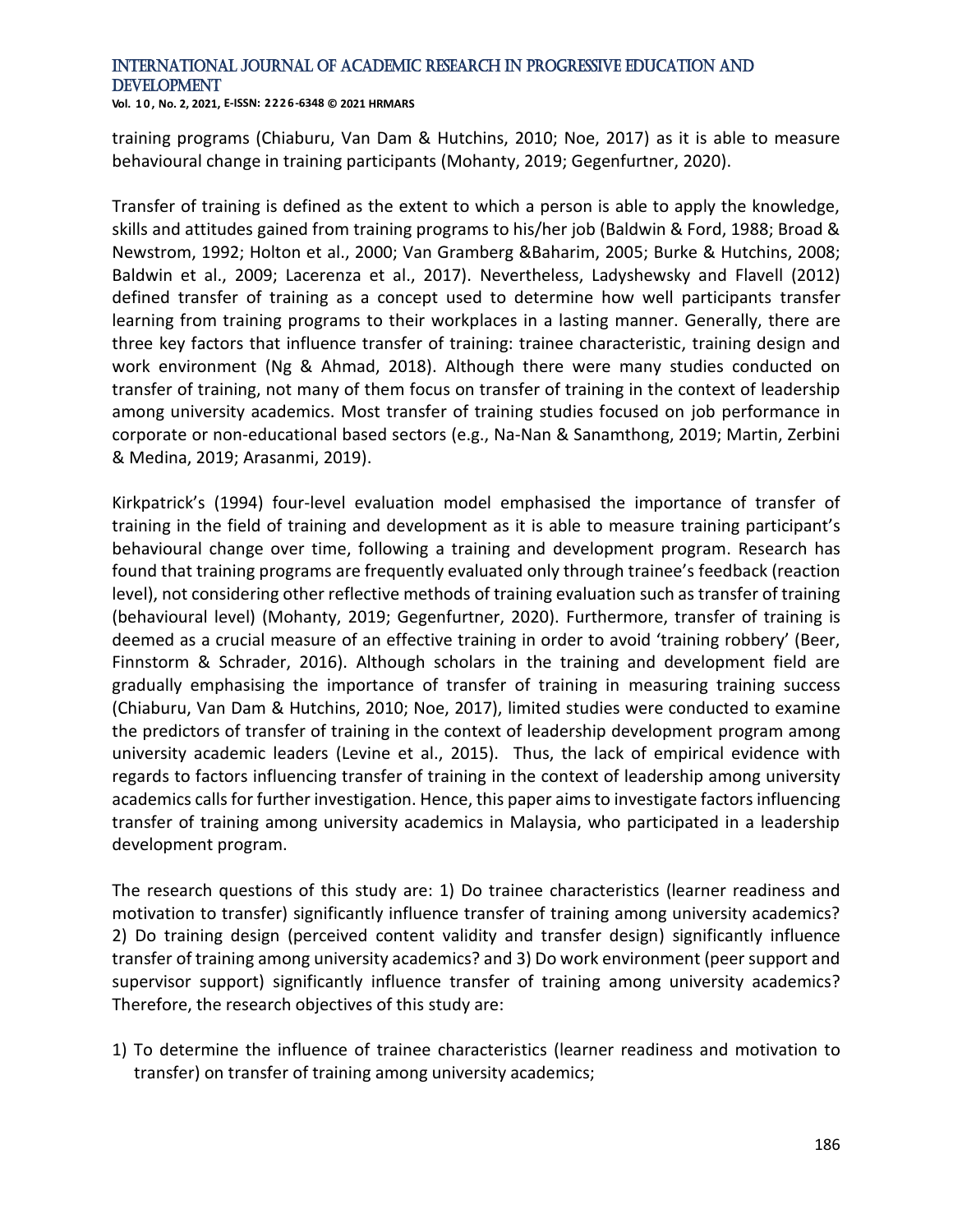**Vol. 1 0 , No. 2, 2021, E-ISSN: 2226-6348 © 2021 HRMARS**

- 2) To determine the influence of training design (perceived content validity and transfer design) on transfer of training among university academics; and
- 3) To determine the influence of work environment factors (peer support and supervisor support) on transfer of training among university academics;

The following section of this paper will provide a literature review on an in-depth meaning of transfer of training and factors influencing transfer of training. The paper continues with the hypotheses and research framework of this study. The next section discusses the research procedures undertaken, the findings, and finally ends with a conclusion and recommendations.

#### **Conceptualization of Transfer of Training**

Researchers have been using transfer of training interchangeably with some other terms, such as transfer of learning, training transfer, learning transfer and transfer. Some scholars explicated that all these terms are not the same. For instance, Kuchinke (1995) explained that there is a difference between transfer of training and transfer of learning as transfer of training involves performance, while transfer of learning involves learning achievement. However, in the context of corporate training, transfer of training and transfer of learning are commonly referred to as the extent to which a person is able to apply the knowledge, skills and attitudes gained from training programs to his/her job (Baldwin et al., 2009; Lacerenza et al., 2017).

There are four fundamental types of transfer of training identified by scholars: 1) Positive; 2) Negative; 3) Near; and 4) Far. As explained by Leberman, McDonald and Doyle (2006), the first type of transfer, which is positive transfer takes place when learners apply gained knowledge from a training program to their work setting. In contrast, negative transfer occurs when learners failed to exhibit any improvement in their work performance after attending a training program. Sofo (2007) depicts near transfer as the ability to replicate knowledge, skills and attitudes learned during a training program in a situation very similar to the environs from which the knowledge, skills and attitudes were acquired. Far transfer on the other hand, is a situation where knowledge, skills and attitudes learned during a training program are applied in a different setting of work environment.

Baldwin and Ford's (1988) transfer process model were adopted to support the framework of the study. This model depicted that the transfer of training is influenced by three key factors: trainee characteristics; training design; and work environment. This theory is then widely recognised and used by other scholars in their transfer of training research (Holton et al., 2000; Velada et al., 2007; Bhatti & Kaur, 2010; Renta-Davids et al., 2014; Ng & Ahmad, 2018).

#### **Trainee Characteristic (learner readiness and motivation to transfer) and Transfer of Training**

According to Baldwin and Ford (1988), a wide variety of trainee characteristics influence training transfer. Prior research has shown that trainee success to engage in early stages of training influences transfer of training (Baldwin and Ford, 1988). Nonetheless, scholars have been studying trainee characteristics considerably, which were found to have an influence on transfer of training (Colquitt et al., 2000; Holton, 2005). Trainee characteristics were also found to be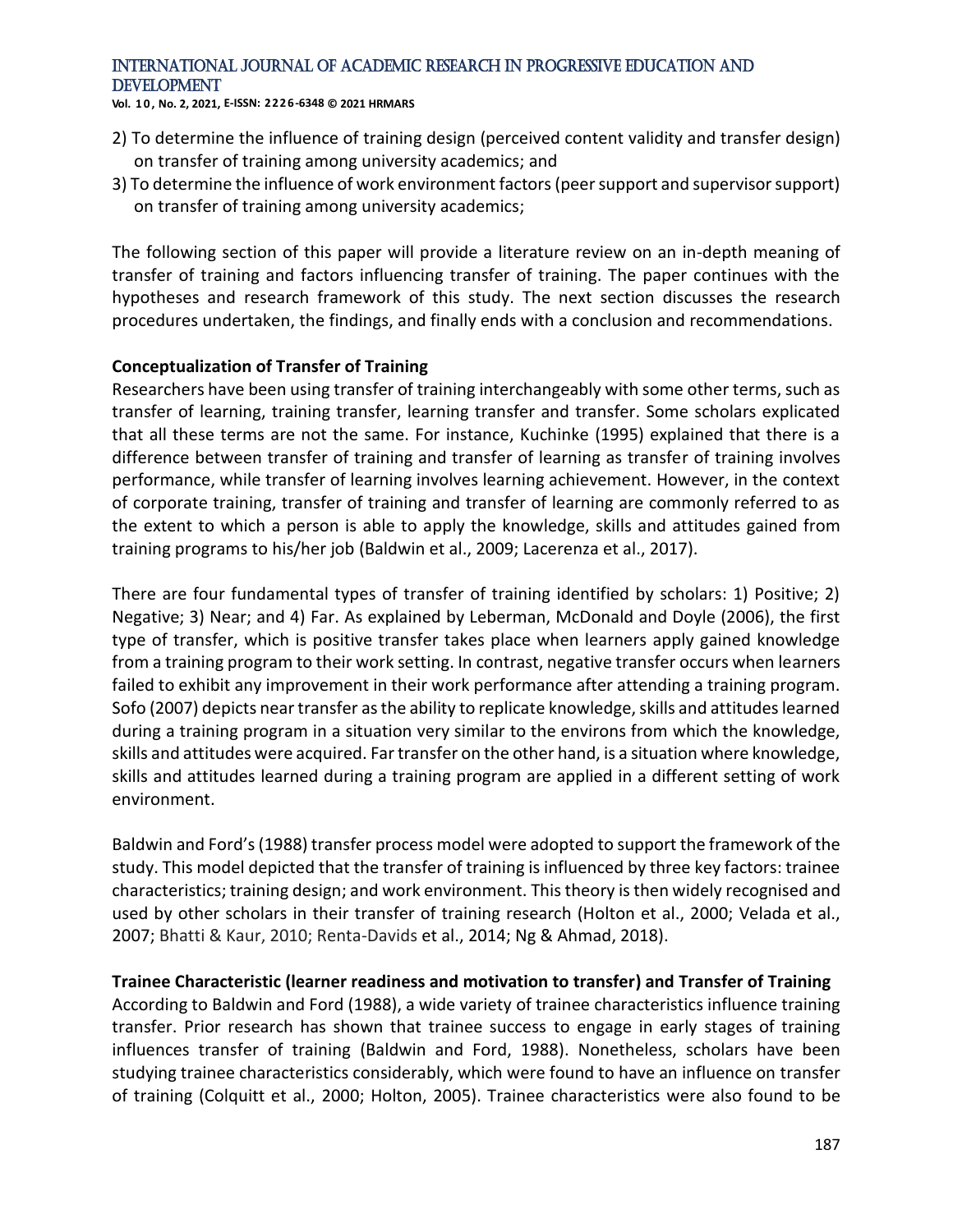**Vol. 1 0 , No. 2, 2021, E-ISSN: 2226-6348 © 2021 HRMARS**

significantly correlated with training transfer (Ng & Ahmad, 2018). Previous studies found that learner readiness, a dimension of trainee characteristics, can greatly influence transfer of training (Kulit et al., 2007). Furthermore, scholars found that trainees who are ready and well prepared for training programs are more likely to encounter fruitful application of learned knowledge and skills to their jobs (Bhatti et al., 2013; Hung, 2016). In terms of motivation to transfer, previous studies indicated that trainee's motivation to transfer prior to attending a training program influences transfer of training (Reinhold et al., 2018). Motivation to transfer is defined as trainees' desire to apply the knowledge and skills learned in training program to their jobs (Gegenfurtner et al., 2009a, 2009b; Grohmann et al., 2014; Paulsen & Kauffeld, 2017). Numerous literatures suggested that there is a significant, positive relationship between motivation to transfer and transfer of training (Chiaburu et al., 2010; Ng & Ahmad, 2018). Thus, it is hypothesized that:

*H1a: Learner readiness significantly influences transfer of training among university academics.*

*H1b: Motivation to transfer significantly influences transfer of training among university academics.*

#### **Training Design (perceived content validity and transfer design) and Transfer of Training**

Training design, according to scholars, is one of the most vital factors influencing transfer of training, explaining 65% of the variable (Kasim & Ali, 2011). Scholars suggested that perceived content validity – the extent to which training courses were related to trainees' workplace, is a crucial determinant of transfer of training (Yamnill & McLean, 2001; Renta-Davids et al., 2014; Nafukho et al., 2017). Training is transferred from training content to work context when trainees perceived that the training program was designed and delivered in such a way that maximises their ability to transfer training to their jobs (Holton, 2005; Velada et al., 2007). Previous studies further showed that transfer design, another dimension of training design factor significantly influences transfer of training (Velada et al., 2007). Transfer design can be defined as the degree to which training has been designed and delivered in such a way that provides trainees with the ability to transfer learning back to their jobs (Holton et al., 2000). Thus, it is hypothesized that:

- *H2a: Perceived content validity significantly influences transfer of training among university academic.*
- *H2b: Transfer design significantly influences transfer of training among university academic.*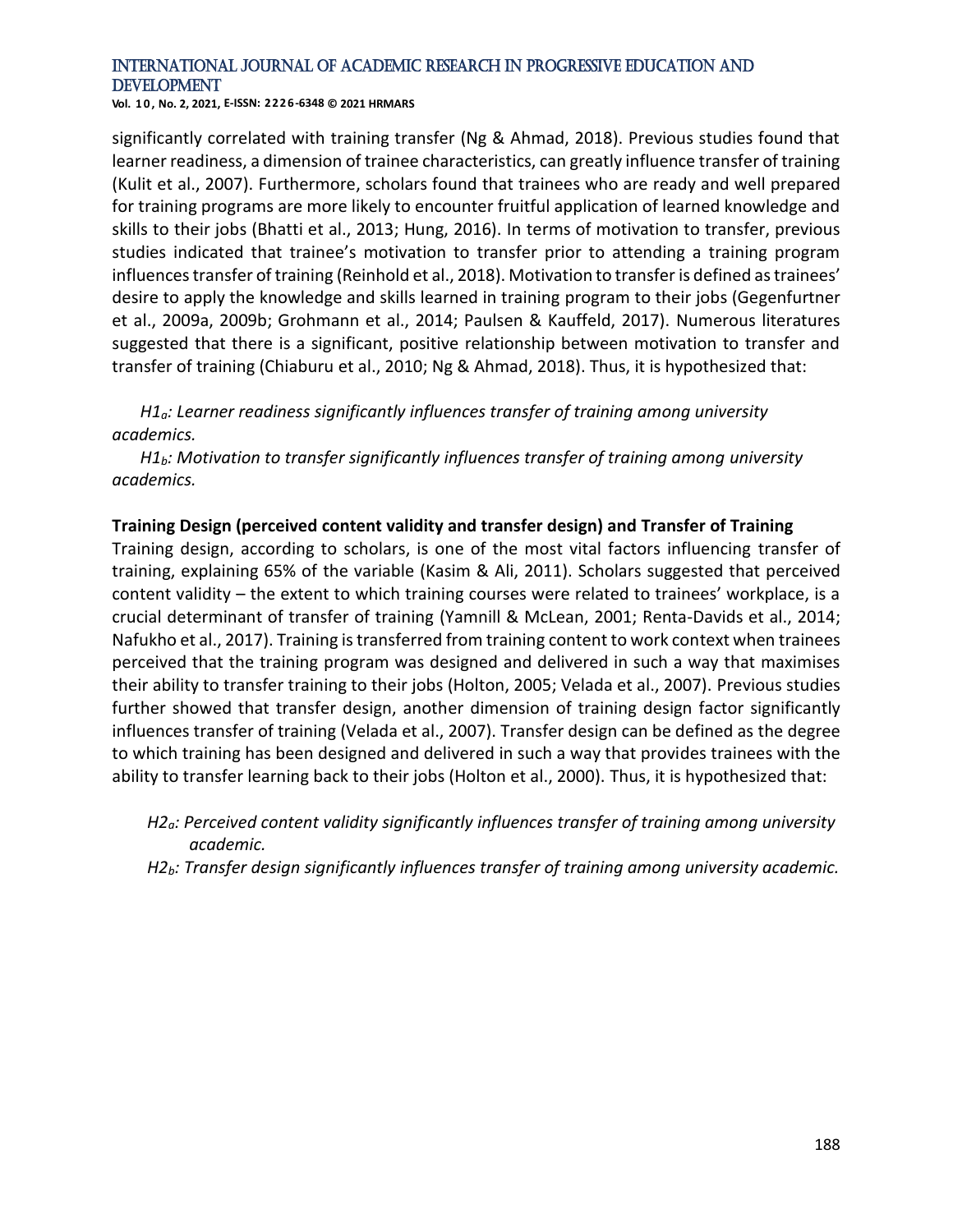**Vol. 1 0 , No. 2, 2021, E-ISSN: 2226-6348 © 2021 HRMARS**

#### **Work Environment (peer support and supervisor support) and Transfer of Training**

Previous studies found that work environment significantly influences transfer of training (e.g., Velada et al., 2007; Ertmer & Newby, 2013; Ng & Ahmad, 2018). Ng and Ahmad (2018) emphasised the influences of peer and supervisor support dimensions on transfer of training. Peer support describes the degree to which trainees feel supported by their colleagues to apply learned knowledge and skills to their jobs and that their colleagues support their work tasks in general (Burke & Hutchins, 2007). It is also described as the extent to which colleagues care and value trainees' contributions to the work (Blume et al., 2010). Scholars suggested positive relationship between peer support and transfer of training (Gegenfurtner et al., 2010; Reinhold et al., 2018). Other research demonstrated direct influence of peer support on transfer of training (Peters et al., 2014; Chauhan et al., 2016). Supervisor support on the other hand, can be defined as the extent to which trainees' supervisors/managers support trainees to use and apply what was learned in the training program back on the job (Kirwan & Birchall, 2006; Bates et al., 2012). Supervisor support has been shown to be positively related to transfer of training (Schindler & Burkholder, 2016; Reinhold et al., 2018). Nevertheless, trainees who believed that they have their supervisors' support prior to attending training program tend to initiate transfer activities better (Reinhold et al., 2018). Thus, it is hypothesized that:

*H3a: Peer support significantly influences transfer of training among university academics. H3b: Supervisor support significantly influences transfer of training among university academic.*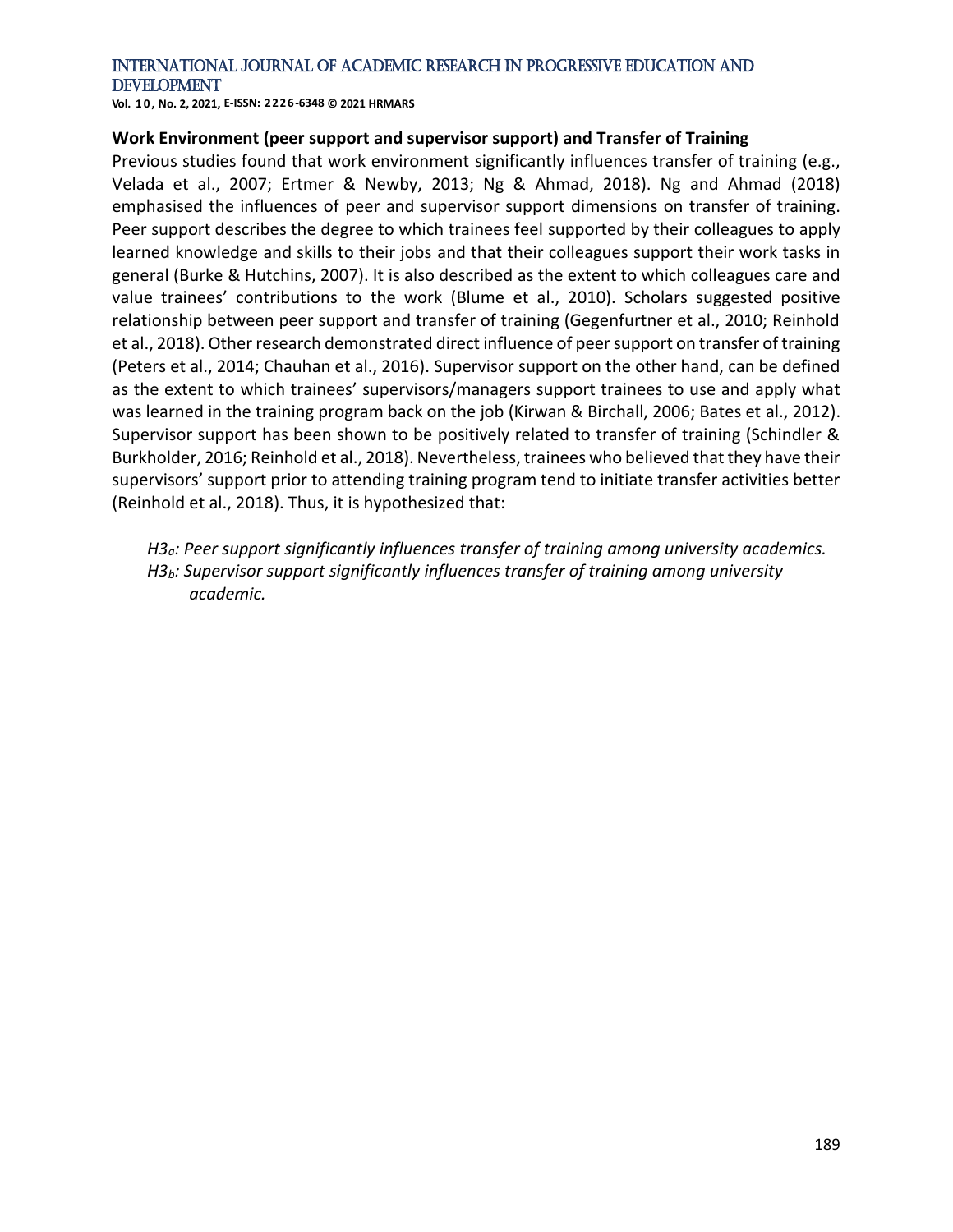**Vol. 1 0 , No. 2, 2021, E-ISSN: 2226-6348 © 2021 HRMARS**

#### **Methodology Research Framework**



**Figure 1. Research framework**

## **Population and Sampling**

This study was conducted among academics who are working at two public universities in Malaysia. The academics attended a leadership development program conducted by the researchers prior to the data collection process. The minimum sample size required for three predictors (trainee characteristics, training design and work environment) was identified using formula of n = 50+8k, where k represents the number of independent variable (Green, 1991), yielding a total of 74 respondents. The total number of respondents obtained for this study is 120, which is above the minimum sample size required. This researchers uses purposive sampling techniques in selecting training participants from the universities involved in this study. Table 1 illustrates the demographic profile of the respondents.

Table 1 shows that the majority of the respondents are female (55.80%), while 44.20% of them are male. Majority of them are between the age of 40 to 49 years old (58.30%), followed by 30 to 39 years old (26.70%) and 50 to 59 years old (15.00%). In terms of respondents' position in the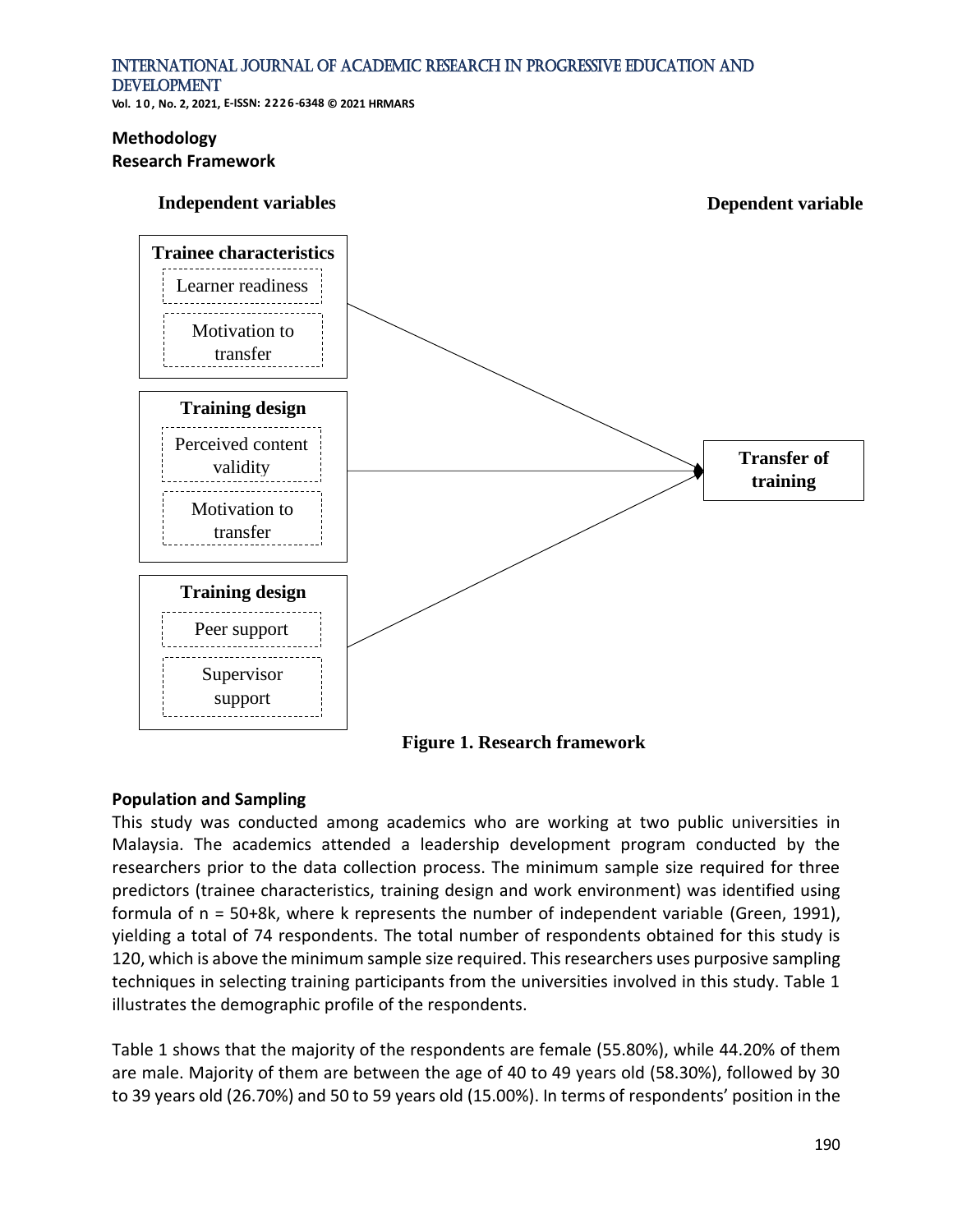**Vol. 1 0 , No. 2, 2021, E-ISSN: 2226-6348 © 2021 HRMARS**

university, majority of them hold the position of Head of Department (34.20%), followed by Deputy Dean (31.70%), Subject Coordinator (13.30%), Senior Lecturer (10.80%) and Dean (10.00%). Furthermore, majority of the respondents have been working in their respective universities between 11 to 20 years (51.70%), followed by one to ten years (36.70%), 21 to 30 years (10.00%) and 31 to 40 years (1.70%).

| <b>Variables</b>                   | Freq.          | Percentage | <b>Mean</b><br>(S.D) |
|------------------------------------|----------------|------------|----------------------|
| Gender                             |                |            |                      |
| Male                               | 53             | 44.20      |                      |
| Female                             | 67             | 55.80      |                      |
| Age (years)                        |                |            | 43.30<br>(5.55)      |
| 30-39                              | 32             | 26.70      |                      |
| 40-49                              | 70             | 58.30      |                      |
| 50-59                              | 18             | 15.00      |                      |
| <b>Position</b>                    |                |            |                      |
| Dean                               | 12             | 10.00      |                      |
| Deputy Dean                        | 38             | 31.70      |                      |
| <b>Head of Department</b>          | 41             | 34.20      |                      |
| <b>Subject Coordinator</b>         | 16             | 13.30      |                      |
| Senior Lecturer                    | 13             | 10.80      |                      |
| <b>Duration of Service (years)</b> |                |            | 13.56                |
|                                    |                |            | (6.90)               |
| $1 - 10$                           | 44             | 36.70      |                      |
| 11-20                              | 62             | 51.70      |                      |
| $21 - 30$                          | 12             | 10.00      |                      |
| 31-40                              | $\overline{2}$ | 1.70       |                      |

### **Table 1. Demographic profile of the respondents**

#### **Instrument**

This study uses survey questionnaire consisting of validated instruments to measure the variables involved. Transfer of training was measured using instruments developed by Facteau et al. (1995). The instrument consists of nine questions using a five-point Likert scale. A sample item of this instrument is "I am able to transfer the skills learned in training courses back to my actual job." Trainee characteristics (learner readiness and motivation to transfer) variable was measured using a five-point Likert scale of Holton et al.'s (2000) Learning Transfer System Inventory (LTSI). There are eight questions and sample questions are "Before the training I had a good understanding of how it would fit my job-related development" (learner readiness) and "I get excited when I think about trying to use my new learning on my job" (motivation to transfer).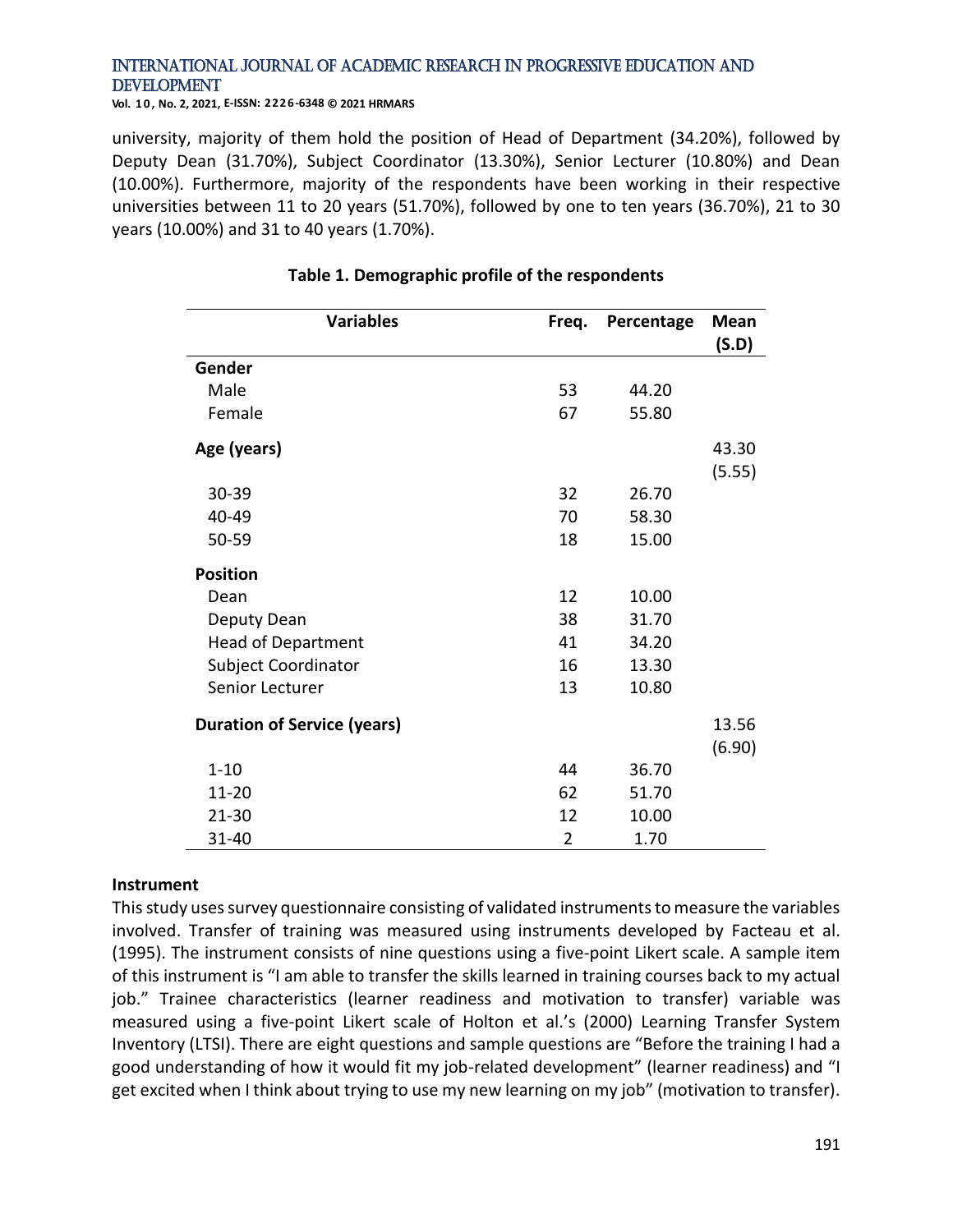**Vol. 1 0 , No. 2, 2021, E-ISSN: 2226-6348 © 2021 HRMARS**

Training design (perceived content validity and transfer design) variable was also measured using five-point Likert scale of Holton et al.'s (2000) LTSI. There are nine questions in total and sample questions are "What is taught in training closely matches my job requirements" (perceived content validity) and "The activities and exercises the trainers used helped me know how to apply my learning on the job" (transfer design). Work environment (peer support and supervisor support) variable too, was measured using five-point Likert scale of Holton et al.'s (2000) LTSI. There are ten questions in total and sample questions are "My colleagues encourage me to use the skills I have learned in training" (peer support) and "My supervisor set goals for me that encourage me to apply my training on the job" (supervisor support). Cronbach's alpha coefficients of the constructs ranged from 0.74 to 0.96.

#### **Findings**

## **Levels of trainee characteristics (learner readiness and motivation to transfer), training design (perceived content validity and transfer design) and work environment (peer support and supervisor support)**

Table 2 illustrates that most academics (96.70%) rated high level of transfer of training following the training program. The remaining 3.30% of them rated moderate level of transfer of training. In terms of trainee characteristics, most of the academics (61.70%) rated moderate level of learner readiness, followed by high (36.70%) and low (1.70%) level of learner readiness. Other than that, 61.70% of the academics rated high motivation to transfer, followed by 33.30% of them rated moderate and the remaining 5.00% of them rated low level of motivation to transfer. As for training design variable, 100.00% of the academics rated high in perceived content validity and a majority of 98.30% of them rated high in transfer design, while only 1.70% of them rated moderate level transfer design. Nonetheless, work environment variable indicates that a hefty 71.70% of the academics rated moderate level of peer support, followed by 23.30% high and the remaining 5.00% of them rated low level of peer support. Finally, most (81.70%) academics rated moderate level of supervisor support, followed by 10.00% high and 8.30% low level of supervisor support.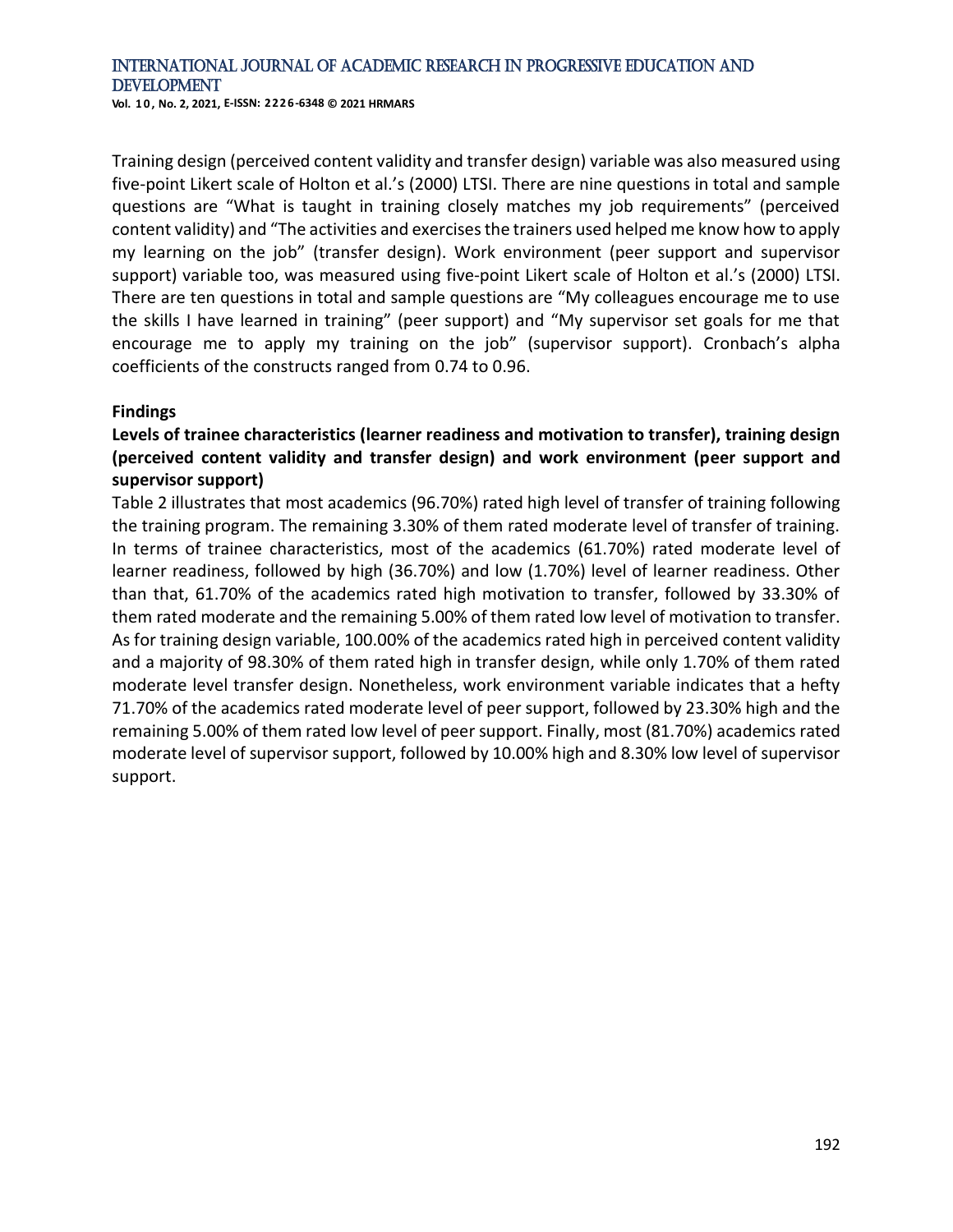**Vol. 1 0 , No. 2, 2021, E-ISSN: 2226-6348 © 2021 HRMARS**

| <b>Variables</b>               | Freq.          | Percentage | <b>Mean</b> |
|--------------------------------|----------------|------------|-------------|
|                                |                |            | (S.D)       |
| <b>Transfer of training</b>    |                |            | 4.16        |
| Low                            | 0              | 0.00       | (.42)       |
| Moderate                       | $\overline{4}$ | 3.30       |             |
| High                           | 116            | 96.70      |             |
|                                |                |            |             |
| <b>Trainee characteristics</b> |                |            |             |
| Learner readiness              |                |            | 3.05        |
|                                |                |            | (.79)       |
| Low                            | $\overline{2}$ | 1.70       |             |
| Moderate                       | 74             | 61.70      |             |
| High                           | 44             | 36.70      |             |
| Motivation to transfer         |                |            | 3.63        |
|                                |                |            | (.92)       |
| Low                            | 6              | 5.00       |             |
| Moderate                       | 40             | 33.30      |             |
| High                           | 74             | 61.70      |             |
|                                |                |            |             |
| <b>Training design</b>         |                |            |             |
| Perceived content validity     |                |            | 4.41        |
|                                |                |            | (.41)       |
| Low                            | 0              | 0.00       |             |
| Moderate                       | $\mathbf 0$    | 0.00       |             |
| High                           | 120            | 100.00     |             |
| Transfer design                |                |            | .54         |
|                                |                |            | (0.46)      |
| Low                            | $\mathbf 0$    | 0.00       |             |
| Moderate                       | $\overline{2}$ | 1.70       |             |
| High                           | 118            | 98.30      |             |
|                                |                |            |             |
| <b>Work environment</b>        |                |            |             |
| Peer support                   |                |            | 3.07        |
|                                | 6              | 5.00       | (.73)       |
| Low<br>Moderate                | 86             | 71.70      |             |
|                                | 28             | 23.30      |             |
| High                           |                |            |             |
| Supervisor support             |                |            | .76         |
|                                |                |            | (0.65)      |

#### **Table 2. Levels of variables**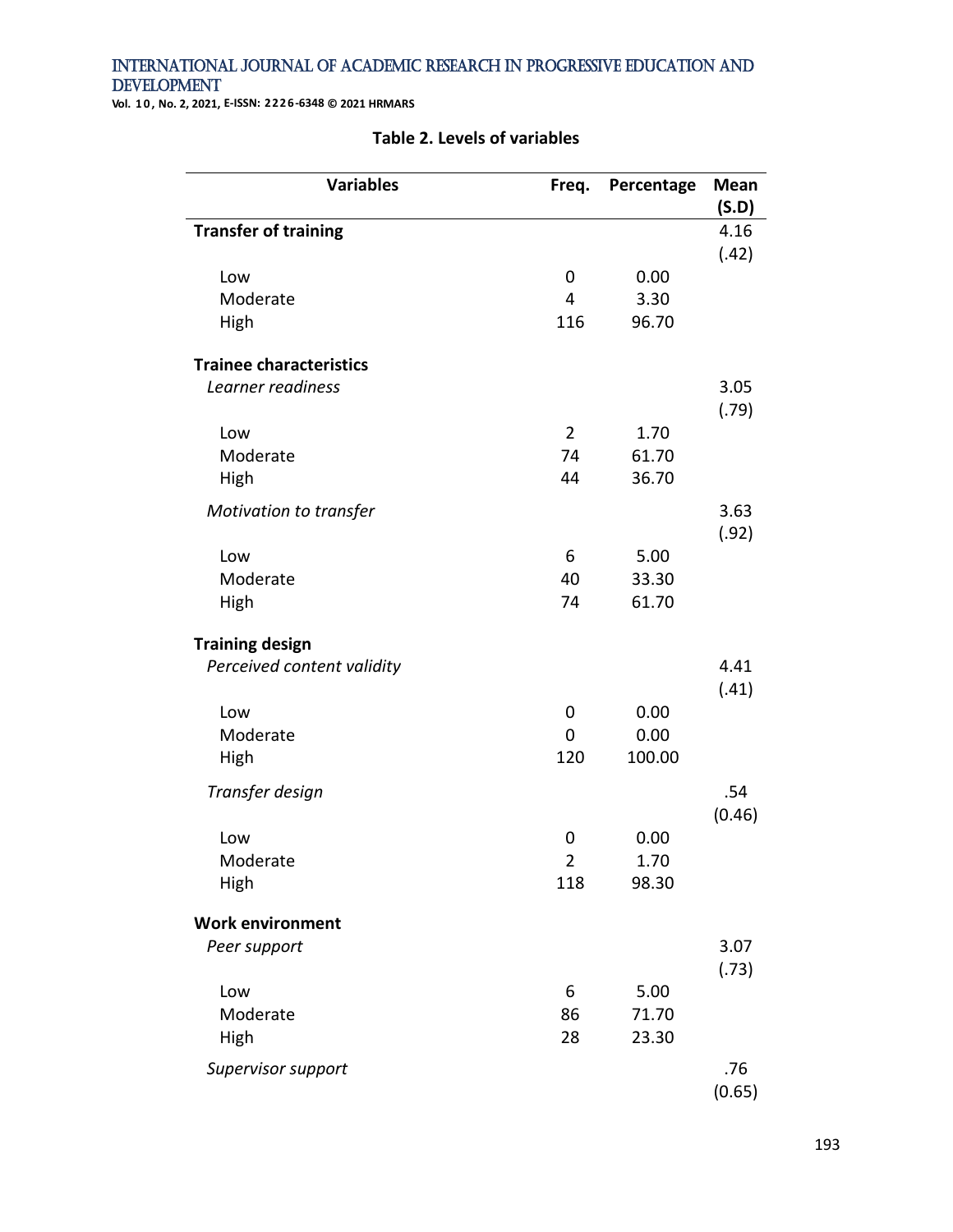**Vol. 1 0 , No. 2, 2021, E-ISSN: 2226-6348 © 2021 HRMARS**

| Low      |                                                                                                                                                                                                                                                                                                                       | 10 | 8.30  |  |
|----------|-----------------------------------------------------------------------------------------------------------------------------------------------------------------------------------------------------------------------------------------------------------------------------------------------------------------------|----|-------|--|
| Moderate |                                                                                                                                                                                                                                                                                                                       | 98 | 81.70 |  |
| High     |                                                                                                                                                                                                                                                                                                                       | 12 | 10.00 |  |
|          | $N_{\rm tot}$ , $N_{\rm t}$ , $N_{\rm t}$ , $N_{\rm t}$ , $N_{\rm t}$ , $N_{\rm t}$ , $N_{\rm t}$ , $N_{\rm t}$ , $N_{\rm t}$ , $N_{\rm t}$ , $N_{\rm t}$ , $N_{\rm t}$ , $N_{\rm t}$ , $N_{\rm t}$ , $N_{\rm t}$ , $N_{\rm t}$ , $N_{\rm t}$ , $N_{\rm t}$ , $N_{\rm t}$ , $N_{\rm t}$ , $N_{\rm t}$ , $N_{\rm t}$ , |    |       |  |

Note: Low (0.00 – 1.67); Moderate (1.68 – 3.34); High (3.35 – 5.00)

## *Correlation between trainee characteristics (learner readiness and motivation to transfer), training design (perceived content validity and transfer design) and work environment (peer support and supervisor support) with transfer of training*

Table 3 illustrates the correlation matrix between the variables used in this study. Learner readiness, perceived content validity and transfer design were found to be significantly correlated with transfer of training and therefore, these variables have predictive potential to transfer of training. The highest correlation coefficient is perceived content validity (r = .240, p = .005) followed by transfer design ( $r = .240$ ,  $p = .008$ ) and perceived content validity ( $r = .256$ ,  $p =$ .005).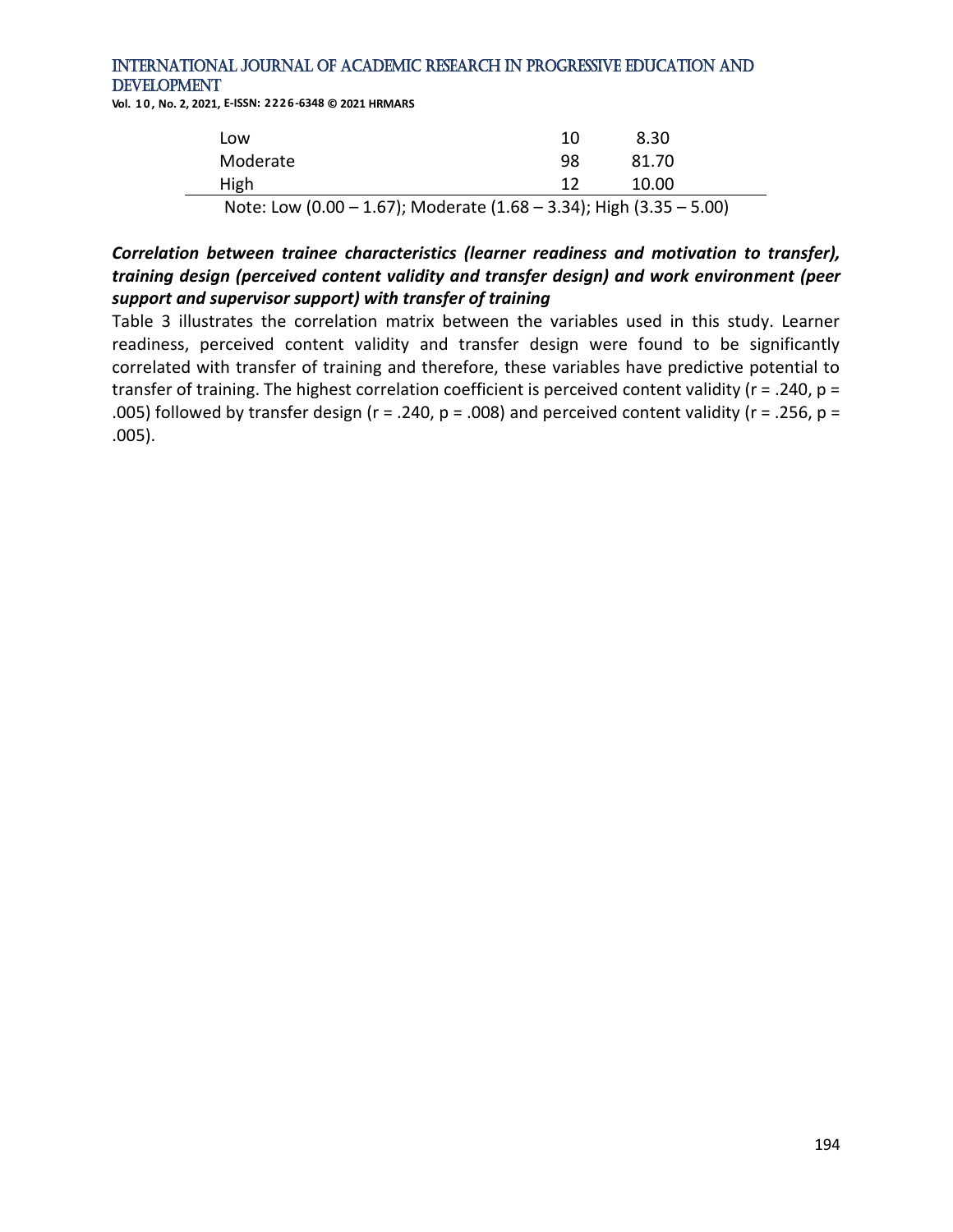**Vol. 1 0 , No. 2, 2021, E-ISSN: 2226-6348 © 2021 HRMARS**

|                  |              | Transfe      | Learner      | Motivatio    | Perceive     | Transfe      | Peer         | Superviso    |
|------------------|--------------|--------------|--------------|--------------|--------------|--------------|--------------|--------------|
| <b>Variables</b> |              | r of         | readines     | n to         | d            | r design     | suppor       | r support    |
|                  |              | training     | S            | transfer     | content      |              | t            |              |
|                  |              |              |              |              | validity     |              |              |              |
| Transfer         | r            | $\mathbf{1}$ | $.188*$      | .103         | $.256*$      | $.240*$      | .136         | .011         |
| of training      | (p           |              | (.039)       | (.262)       | (.005)       | (.008)       | (.137)       | (.901)       |
|                  |              |              |              |              |              |              |              |              |
| Learner          | r            |              | $\mathbf{1}$ | $.609*$      | .137         | .147         | $.246*$      | $.368*$      |
| readiness        | (p           |              |              | (.000)       | (.136)       | (.108)       | (.007)       | (.000)       |
|                  |              |              |              |              |              |              |              |              |
| Motivatio        | r            |              |              | $\mathbf{1}$ | $.288*$      | $.189*$      | $.397*$      | $.496*$      |
| n to             | (p           |              |              |              | (.001)       | (.039)       | (.000)       | (.000)       |
| transfer         |              |              |              |              |              |              |              |              |
| Perceived        | r            |              |              |              | $\mathbf{1}$ | $.671*$      | $-.194*$     | $-.118$      |
| content          | (p           |              |              |              |              | (.000)       | (.034)       | (.198)       |
| validity         |              |              |              |              |              |              |              |              |
| Transfer         | r            |              |              |              |              | $\mathbf{1}$ | $-.150$      | $-0.129$     |
| design           | (p           |              |              |              |              |              | (.102)       | (.160)       |
|                  |              |              |              |              |              |              |              |              |
| Peer             | r            |              |              |              |              |              | $\mathbf{1}$ | $.690*$      |
| support          | (p           |              |              |              |              |              |              | (.000)       |
|                  |              |              |              |              |              |              |              |              |
| Superviso        | $\mathsf{r}$ |              |              |              |              |              |              | $\mathbf{1}$ |
| r support        | (p           |              |              |              |              |              |              |              |
|                  |              |              |              |              |              |              |              |              |

#### **Table 3. Correlation matrix**

\*Correlation is significant at 0.05 level of significance

# *Influence of trainee characteristics (learner readiness and motivation to transfer), training design (perceived content validity and transfer design) and work environment (peer support and supervisor support) on transfer of training*

Table 4 indicates that learner readiness ( $\beta$  = .226, p = .043), perceived content validity ( $\beta$  = .254, p = .044) and peer support (β = .331, .008) significantly influence transfer of training. However, motivation to transfer, transfer design and supervisor support do not significantly influence transfer of training. Thus, *H1a, H2<sup>a</sup>* and *H3<sup>a</sup>* are supported, while *H1b, H2<sup>b</sup>* and *H3<sup>b</sup>* are not supported. The adjusted  $R^2$  value of .112 imply that learner readiness, perceived content validity and peer support explain 11.20% of variance in transfer of training. Results of the hypotheses are summarized in Table 5.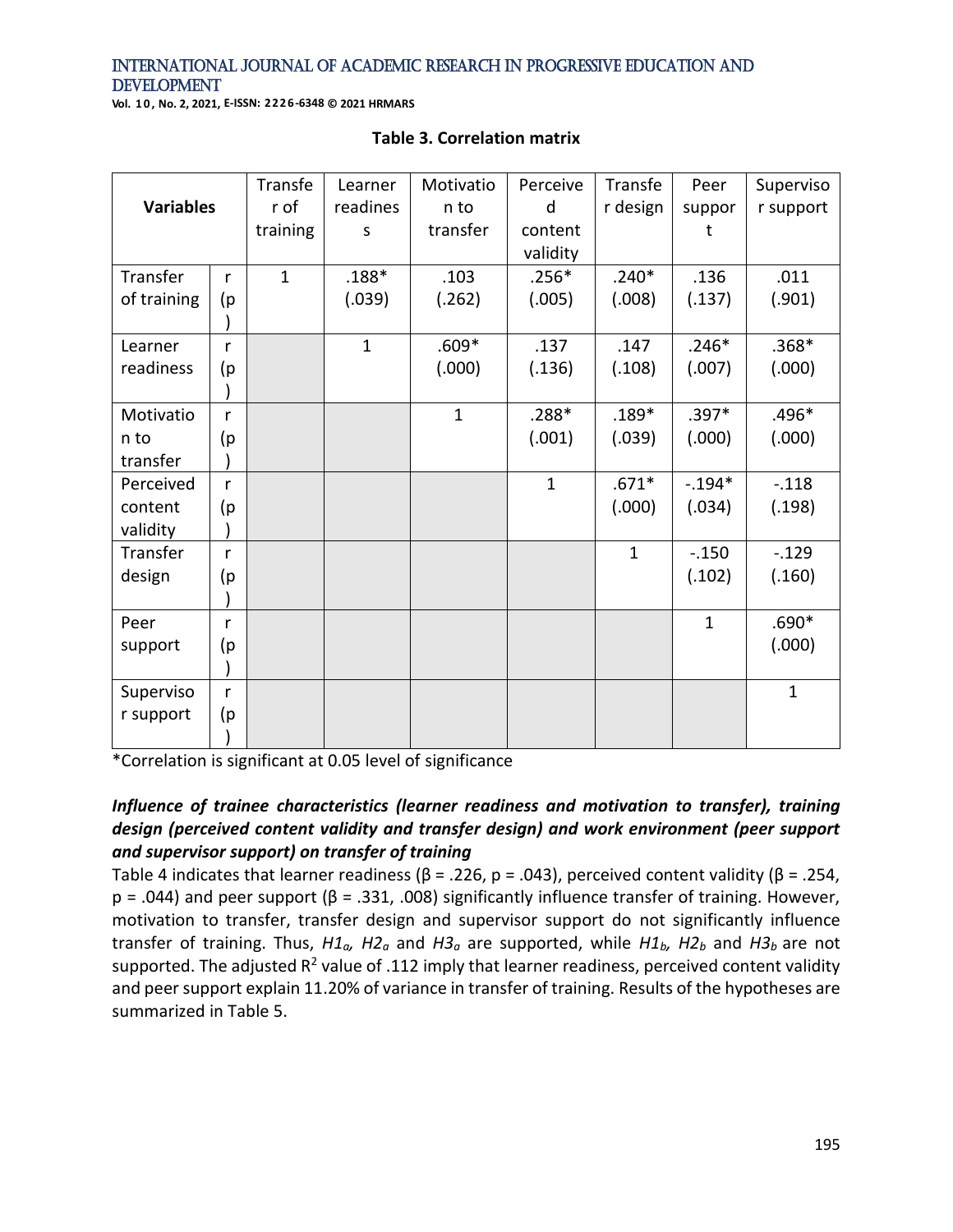**Vol. 1 0 , No. 2, 2021, E-ISSN: 2226-6348 © 2021 HRMARS**

| rable 4. Results of multiple linear regression                                |                              |               |         |          |         |  |
|-------------------------------------------------------------------------------|------------------------------|---------------|---------|----------|---------|--|
| <b>Variables</b>                                                              | B                            | <b>SE (B)</b> | β       |          | р       |  |
| <b>Transfer of training (Constant)</b>                                        | 2.258                        | .499          |         | 4.524    | .000    |  |
| <b>Trainee characteristics</b>                                                |                              |               |         |          |         |  |
| Learner readiness                                                             | .120                         | .058          | .226    | 2.047    | $.043*$ |  |
| Motivation to transfer                                                        | $-.078$                      | .058          | $-.172$ | $-1.345$ | .181    |  |
| <b>Training design</b>                                                        |                              |               |         |          |         |  |
| Perceived content validity                                                    | .261                         | .128          | .254    | 2.041    | .044*   |  |
| Transfer design                                                               | .087                         | .106          | .096    | .816     | .416    |  |
| <b>Work environment</b>                                                       |                              |               |         |          |         |  |
| Peer support                                                                  | .190                         | .070          | .331    | 2.702    | $.008*$ |  |
| Supervisor support                                                            | $-.112$                      | .083          | $-.173$ | $-1.343$ | .182    |  |
| $20 - 2$<br>$\sim$ $\sim$ $\sim$<br>$\cdots$ = $\alpha$ $\alpha$ $\alpha$ ; = | $4-6$ $8$ $1$ , $1-7$ $44-2$ |               |         |          |         |  |

**Table 4. Results of multiple linear regression**

Note: F = 3.489; Sig. F = .003; R = .395; R<sup>2</sup> = .156; Adjusted R<sup>2</sup> = .112 \*Coefficient is significant at 0.05 level of significance

| Table 5. Summary of hypotheses results                                  |               |  |  |  |
|-------------------------------------------------------------------------|---------------|--|--|--|
| <b>Hypothesis</b>                                                       | <b>Result</b> |  |  |  |
| $H1a$ : Learner readiness significantly influences transfer of          | Supported     |  |  |  |
| training among university academics.                                    |               |  |  |  |
| $H1b$ : Motivation to transfer significantly influences transfer of     | Unsupported   |  |  |  |
| training among university academics.                                    |               |  |  |  |
| $H2a$ : Perceived content validity significantly influences transfer of | Supported     |  |  |  |
| training among university academic.                                     |               |  |  |  |
| $H2b$ : Transfer design significantly influences transfer of training   | Unsupported   |  |  |  |
| among university academic.                                              |               |  |  |  |
| $H3a$ : Peer support significantly influences transfer of training      | Supported     |  |  |  |
| among university academics.                                             |               |  |  |  |
| $H3b$ : Supervisor support significantly influences transfer of         | Unsupported   |  |  |  |
| training among university academic.                                     |               |  |  |  |

#### **Conclusions and Recommendations**

In a nutshell, this study has provided empirical evidence that trainee characteristics (learner readiness), training design (perceived content validity) and work environment (peer support) serve as a significant predictors of transfer of training in the context of leadership among university academics in public universities in Malaysia. The extent to which trainee is prepared to learn prior to attending training program is important to ensure successful transfer of training to work settings. Nevertheless, the extent to which trainee perceived the similarity between training content and his/her job indeed matters in order for transfer of training to occur. Apart from that, peer support towards trainee to apply learned knowledge and skills in the work place is also another vital factor that leads to a successful transfer of training.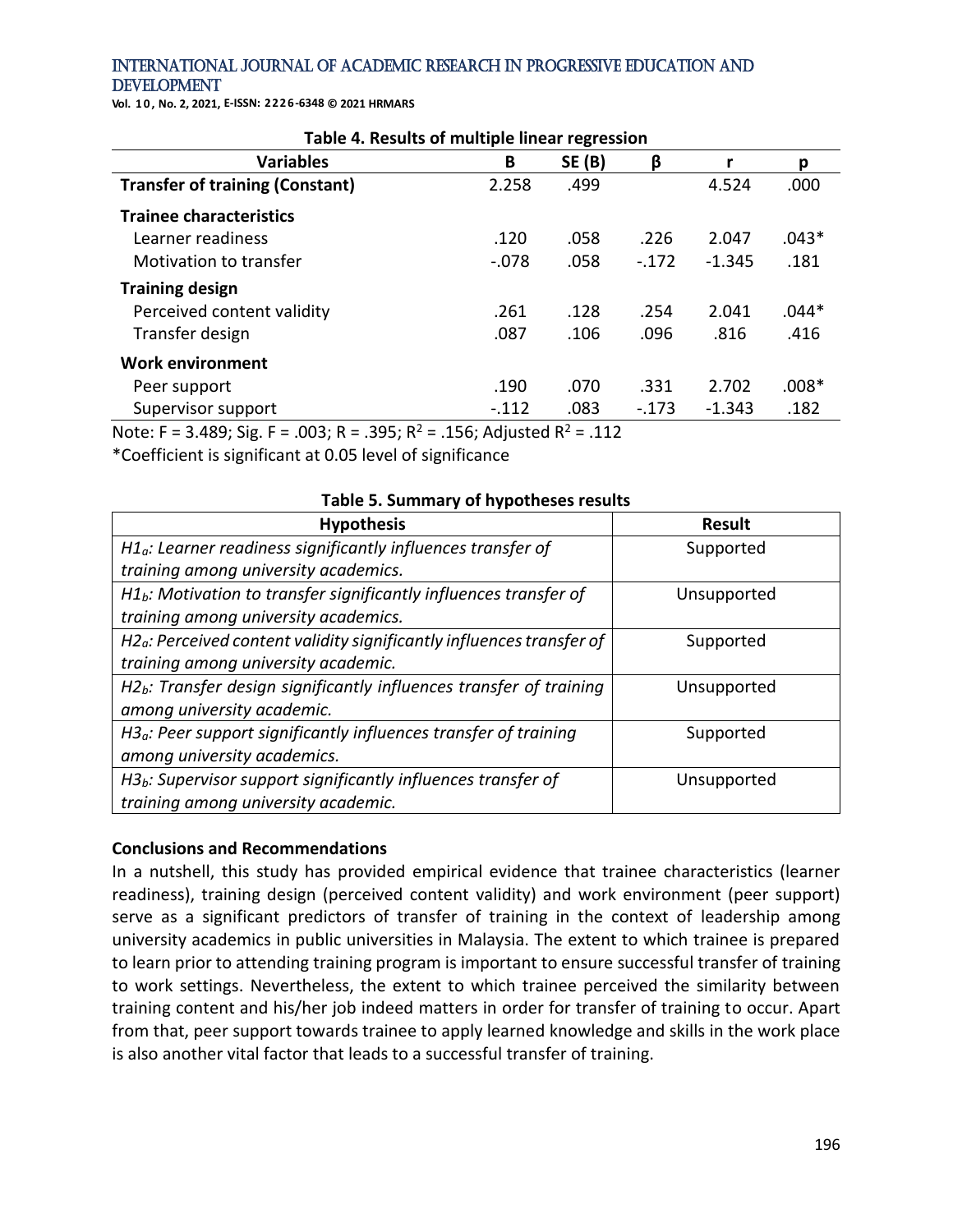**Vol. 1 0 , No. 2, 2021, E-ISSN: 2226-6348 © 2021 HRMARS**

This study expands training and development, and by extent human resource development literature by providing empirical evidence that further proved the influence of trainee characteristics (learner readiness), training design (perceived content validity) and work environment (peer support) on transfer of training in the context of leadership among university academics. Prior to implementing leadership development program, the findings of this study may assist researchers, academic leaders and human resource development units in universities to better emphasise the importance of trainee characteristics (learner readiness), training design (perceived content validity) and work environment (peer support) in contributing to a successful transfer of training. Since transfer of training was investigated in the context of leadership development program, this study additionally contributes to the amalgamation of training and development and leadership theories. This study, however, found insignificant influence of trainee characteristics (motivation to transfer), training design (transfer design) and work environment (supervisor support) on transfer of training among the university academics. Therefore, further empirical evidence is warranted to further investigate and validate the consistency of this study's framework.

#### **Acknowledgement**

This project is funded by Putra-Graduate Researcher Initiative (IPS) Grant (9663300), Universiti Putra Malaysia.

#### **References**

- Arasanmi, C. N. (2019). Training effectiveness in an enterprise resource planning system environment. *European Journal of Training and Development*, *43*(5), 476-489.
- Baldwin, T. T., & Ford, J. K. (1988). Transfer of training: A review and directions for future research. *Personnel psychology*, *41*(1), 63-105.
- Baldwin, T. T., Ford, J. K., & Blume, B. D. (2009). Transfer of training 1988–2008: An updated review and agenda for future research. *International Review of Industrial and Organizational Psychology*, *24*(1), 41-70.
- Bates, R., Holton III, E. F., & Hatala, J. P. (2012). A revised learning transfer system inventory: Factorial replication and validation. *Human Resource Development International*, *15*(5), 549-569.
- Beer, M., Finnstrom, M., & Schrader, D. (2016). The great training robbery. *Harvard Business School Research Paper Series*, 16–121.
- Bhatti, M. A., & Kaur, S. (2010). The role of individual and training design factors on training transfer. *Journal of European Industrial Training*, *34*(7), 656-672.
- Bhatti, M. A., Battour, M. M., Sundram, V. P. K., & Othman, A. A. (2013). Transfer of training: Does it truly happen? *European Journal of Training and Development*, *37*(3), 273-297.
- Blume, B. D., Ford, J. K., Baldwin, T. T., & Huang, J. L. (2010). Transfer of training: A meta-analytic review. *Journal of Management*, *36*(4), 1065-1105.
- Broad, M. L., & Newstrom, J. W. (1992). *Transfer of Training: Action-Packed Strategies to Ensure High Payoff from Training Investments*. Basic Books.
- Burke, L. A., & Hutchins, H. M. (2008). A study of best practices in training transfer and proposed model of transfer. *Human Resource Development Quarterly*, *19*(2), 107-128.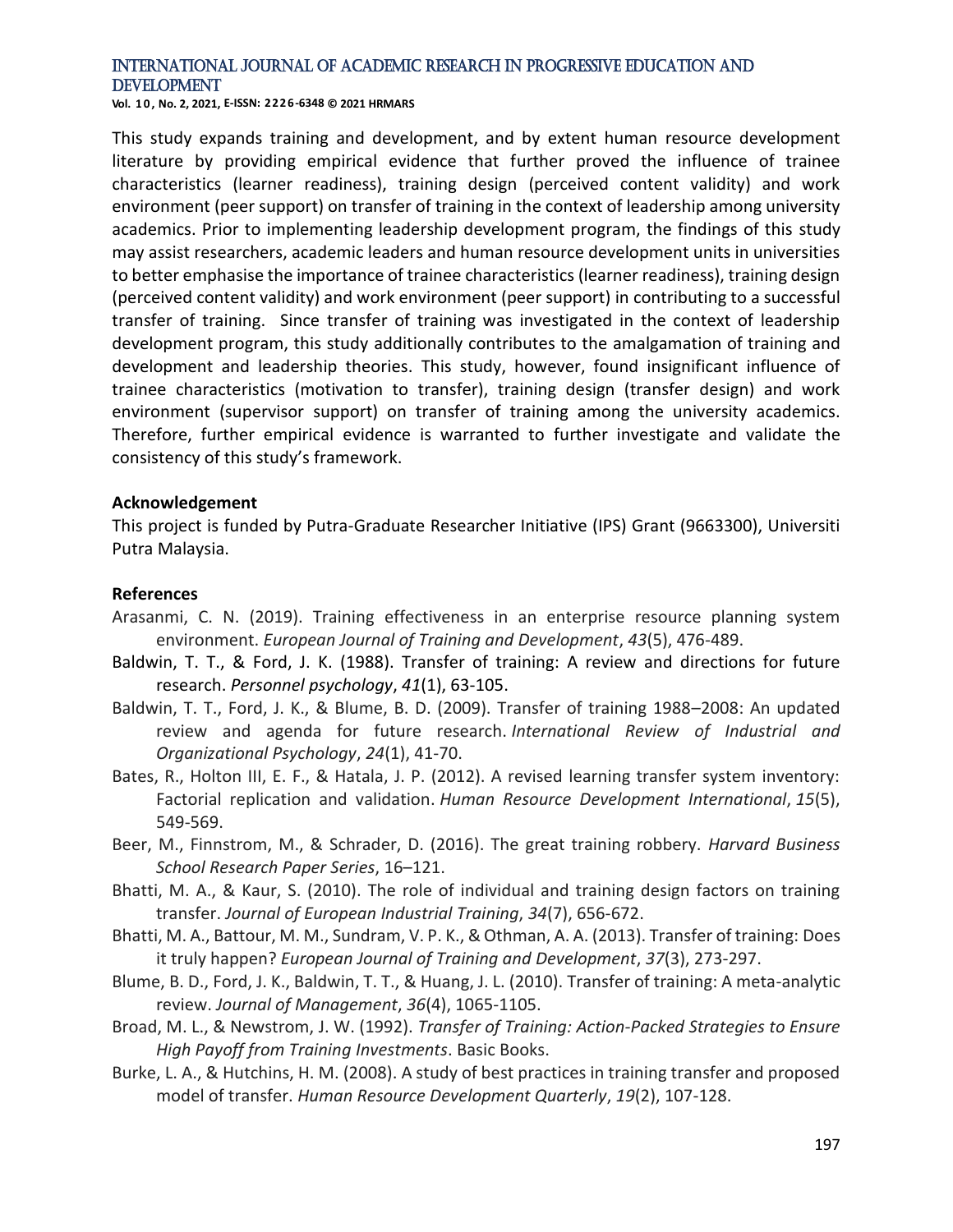**Vol. 1 0 , No. 2, 2021, E-ISSN: 2226-6348 © 2021 HRMARS**

- Chauhan, R., Ghosh, P., Rai, A., & Shukla, D. (2016). The impact of support at the workplace on transfer of training: A study of an Indian manufacturing unit. *International Journal of Training and Development*, *20*(3), 200-213.
- Chiaburu, D. S., Van Dam, K., & Hutchins, H. M. (2010). Social support in the workplace and training transfer: A longitudinal analysis. *International Journal of Selection and Assessment*, *18*(2), 187-200.
- Colquitt, J. A., LePine, J. A., & Noe, R. A. (2000). Toward an integrative theory of training motivation: A meta-analytic path analysis of 20 years of research. *Journal of Applied Psychology*, *85*(5), 678-707.
- Ertmer, P. A., & Newby, T. J. (2013). Behaviorism, cognitivism, constructivism: Comparing critical features from an instructional design perspective. *Performance Improvement Quarterly*, *26*(2), 43-71.
- Facteau, J. D., Dobbins, G. H., Russell, J. E., Ladd, R. T., & Kudisch, J. D. (1995). The influence of general perceptions of the training environment on pretraining motivation and perceived training transfer. *Journal of Management*, *21*(1), 1-25.
- Gegenfurtner, A., Zitt, A., & Ebner, C. (2020). Evaluating webinar‐based training: a mixed methods study of trainee reactions toward digital web conferencing. *International Journal of Training and Development*, *24*(1), 5-21.
- Gegenfurtner, A., Festner, D., Gallenberger, W., Lehtinen, E., & Gruber, H. (2009a). Predicting autonomous and controlled motivation to transfer training. *International Journal of Training and Development*, *13*(2), 124-138.
- Gegenfurtner, A., Vauras, M., Gruber, H. & Festner, D. (2010). Motivation to Transfer Revisited. in K. Gomez, L. Lyons, and J. Radinsky (Eds), *Learning in the Disciplines: ICLS 2010 Proceedings* (pp. 452-459) International Society of the Learning Sciences.
- Gegenfurtner, A., Veermans, K., Festner, D., & Gruber, H. (2009b). Integrative literature review: Motivation to transfer training: An integrative literature review. *Human Resource Development Review*, *8*(3), 403-423.
- Green, S. B. (1991). How many subjects does it take to do a regression analysis. *Multivariate Behavioral Research*, *26*(3), 499-510.
- Grohmann, A., Beller, J., & Kauffeld, S. (2014). Exploring the critical role of motivation to transfer in the training transfer process. *International Journal of Training and Development*, *18*(2), 84-103.
- Holton III, E. F., Bates, R. A., & Ruona, W. E. (2000). Development of a generalized learning transfer system inventory. *Human Resource Development Quarterly*, *11*(4), 333-360.
- Holton III, E. F. (2005). Holton's evaluation model: New evidence and construct elaborations. *Advances in Developing Human Resources*, *7*(1), 37-54.
- Hung, M. L. (2016). Teacher readiness for online learning: Scale development and teacher perceptions. *Computers & Education*, *94*, 120-133.
- Kasim, R. S. R., & Ali, S. (2011). The influence of training design on training transfer performance among support staff of higher education institution in Malaysia. *International Journal of Innovation, Management and Technology*, *2*(5), 377-382.
- Kirkpatrick, D. (1994). Great Ideas Revisited. Techniques for Evaluating Training Programs. Revisiting Kirkpatrick's Four-Level Model. *Training and Development, 50*(1), 54-59.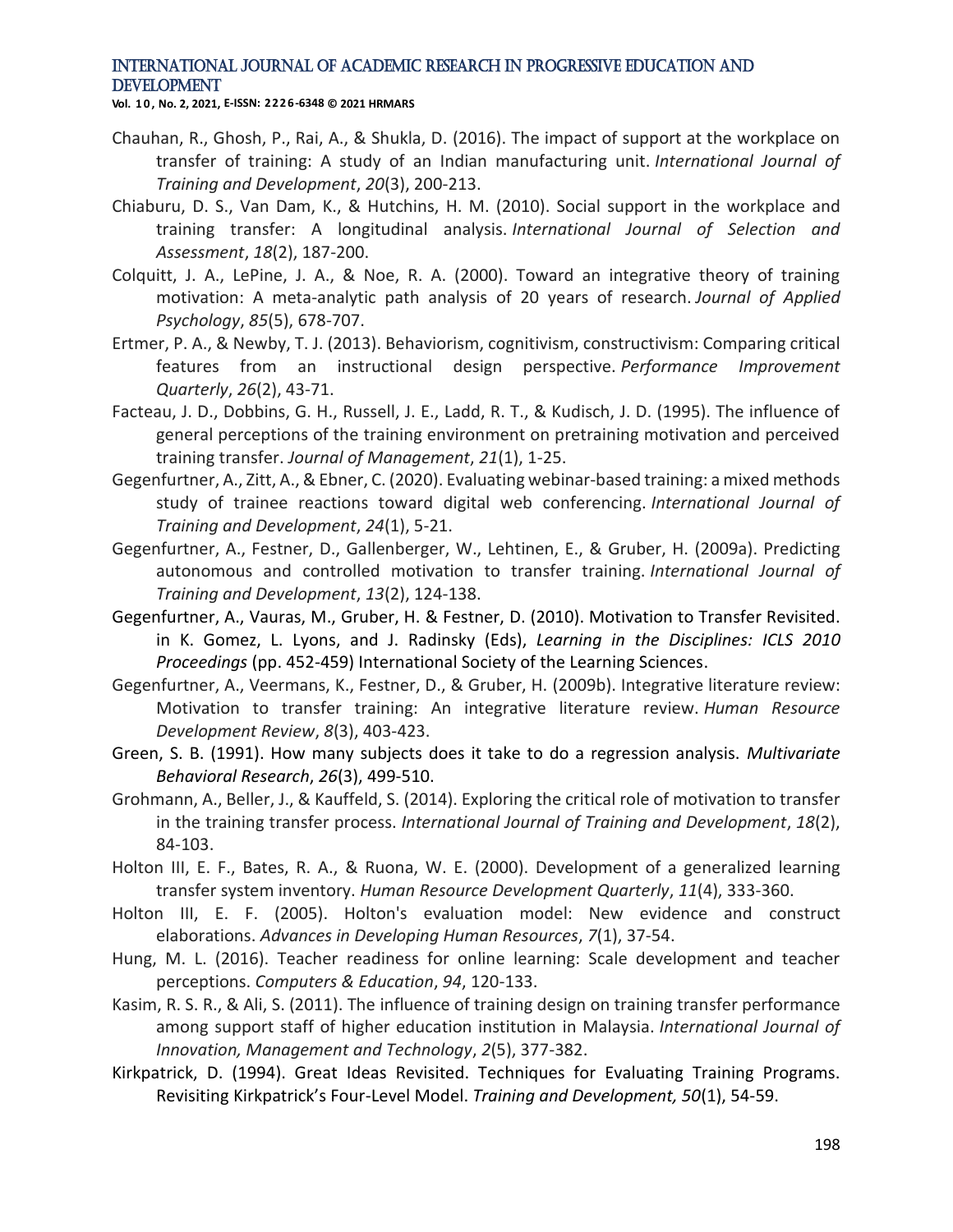**Vol. 1 0 , No. 2, 2021, E-ISSN: 2226-6348 © 2021 HRMARS**

- Kirwan, C., & Birchall, D. (2006). Transfer of learning from management development programmes: Testing the Holton model. *International Journal of Training and Development*, *10*(4), 252-268.
- Kuchinke, K. P. (1995). Managing learning for performance. *Human Resource Development Quarterly*, *6*(3), 307-316.
- Kulik, C. T., Pepper, M. B., Roberson, L., & Parker, S. K. (2007). The rich get richer: Predicting participation in voluntary diversity training. *Journal of Organizational Behavior: The International Journal of Industrial, Occupational and Organizational Psychology and Behavior*, *28*(6), 753-769.
- Lacerenza, C. N., Reyes, D. L., Marlow, S. L., Joseph, D. L., & Salas, E. (2017). Leadership training design, delivery, and implementation: A meta-analysis. *Journal of Applied Psychology*, *102*(12), 1-33.
- Ladyshewsky, R. K., & Flavell, H. (2012). Transfer of training in an academic leadership development program for program coordinators. *Educational Management Administration & Leadership*, *40*(1), 127-147.
- Leberman, S., McDonald, L., & Doyle, S. (2006). *The transfer of learning: Participants' perspectives of adult education and training*. Gower.
- Levine, R. B., González-Fernández, M., Bodurtha, J., Skarupski, K. A., & Fivush, B. (2015). Implementation and evaluation of the Johns Hopkins University School of Medicine leadership program for women faculty. *Journal of Women's Health*, *24*(5), 360-366.
- Martins, L. B., Zerbini, T., & Medina, F. J. (2019). Impact of online training on behavioral transfer and job performance in a large organization. *Journal of Work and Organizational Psychology*, *35*(1), 27-37.
- Mohanty, P. C., Dash, M., Dash, M., & Das, S. (2019). A study on factors influencing training effectiveness. *Revista Espacios, 40*, 7-15.
- Na-Nan, K., & Sanamthong, E. (2019). Self-efficacy and employee job performance. *International Journal of Quality & Reliability Management*, *37*(1), 1-17.
- Nafukho, F. M., Alfred, M., Chakraborty, M., Johnson, M., & Cherrstrom, C. A. (2017). Predicting workplace transfer of learning: A study of adult learners enrolled in a continuing professional education training program. *European Journal of Training and Development*, *41*(4), 327-353.
- Noe, R. A. (2017). *Employee training and development* (7th ed.). McGraw-Hill.
- Ng, K. H., & Ahmad, R. (2018). Personality traits, social support, and training transfer: The mediating mechanism of motivation to improve work through learning. *Personnel Review*, *47*(1), 39-59.
- Paulsen, H. F. K., & Kauffeld, S. (2017). Linking positive affect and motivation to transfer within training: A multilevel study. *International Journal of Training and Development*, *21*(1), 35- 52.
- Peters, S., Cossette, M., Bates, R., Holton, E., Hansez, I., & Faulx, D. (2014). The influence of transfer climate and job attitudes on the transfer process modelling the direct and indirect effects, *Journal of Personnel Psychology*, *13(*4), 157–66.
- Reinhold, S., Gegenfurtner, A., & Lewalter, D. (2018). Social support and motivation to transfer as predictors of training transfer: Testing full and partial mediation using meta‐analytic